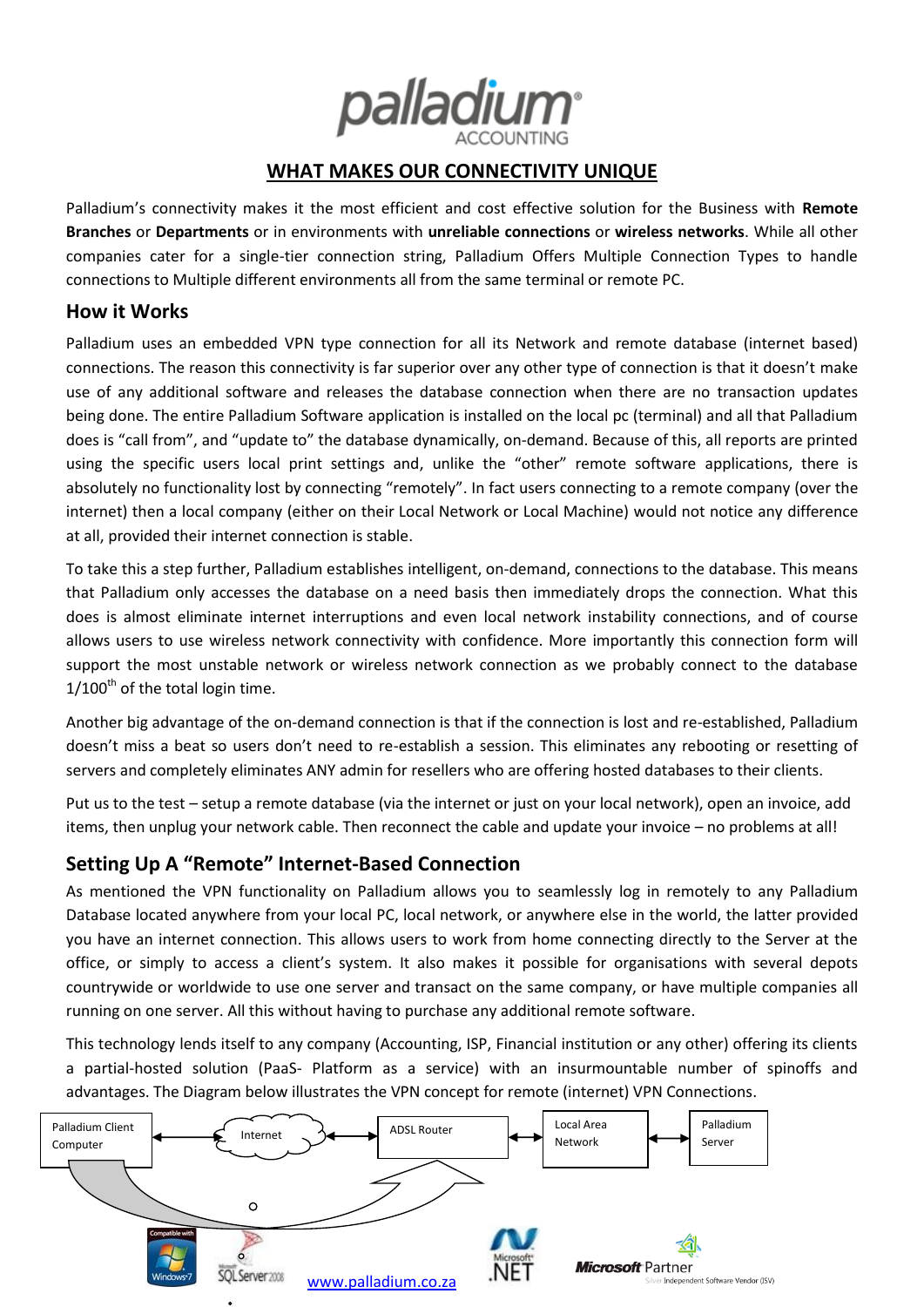# **Setting Up the Connections In Palladium**

To setup a connection in Palladium, after opening Palladium, select the Server Connections function.



Then Create Your Database Connection and define whether it is a local or wide-area connection. There is also a "VPM/Remote Access Mode" function that allows you to switch off the auto-refreshing of minimised Palladium Reports to optimise bandwidth issues.



Once this is setup you can switch from connection to connection type with ease.



QLServer2008 www.palladium.co.za

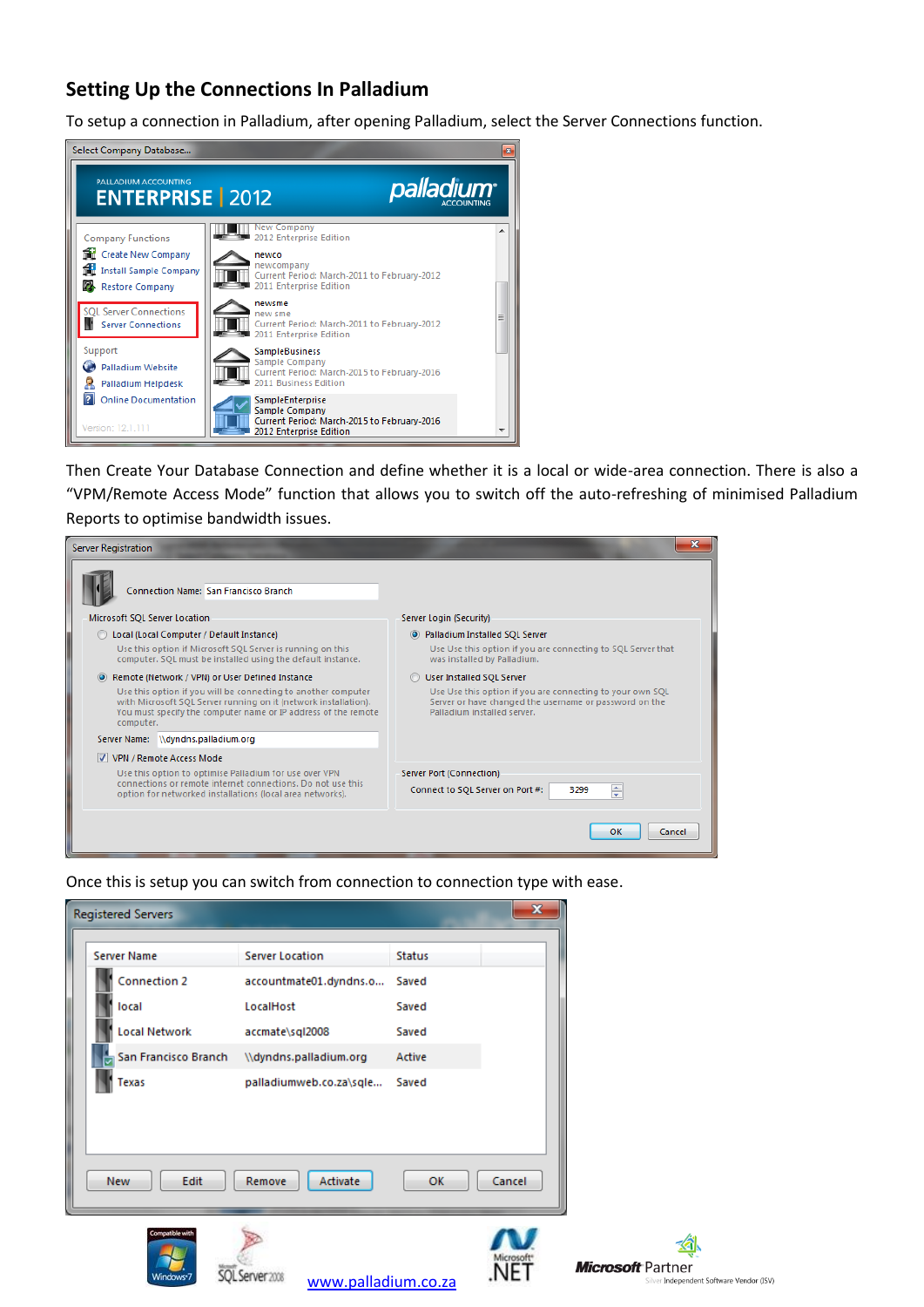# **Printing In a Multi-Store / Branch Setup**

Palladium not only has the ability to utilise global or per-user document numbering on all processing documents, but also has the ability to use unique layouts per user as well as to define the default printer on a per user, per document basis, completely alleviating the need for users in warehouses, branches, departments or sales offices to have to keep on changing or selecting their required printer. This function could also be used to invoice specific clients with a custom invoice layout for their unique requirements.

Simply select between a Local or Global reporting cache. Once the Local Cache has been selected, you can setup the default layout as well as the default printer per document. In the screen below you will define the location of the default path. Should it be blank then Palladium will simply use the system default.

| <b>Receivables</b>                                                                      |  |                                                                               | Collection   Receivables - Email   Payables   Payables - Email   Payables - Printers   Warehouse   Warehouse - Printers  <br><b>Freehand Quotes - Printers</b> |
|-----------------------------------------------------------------------------------------|--|-------------------------------------------------------------------------------|----------------------------------------------------------------------------------------------------------------------------------------------------------------|
|                                                                                         |  | Receivables - Printers   Invoices   Invoices - Printers   Freehand Quotes     |                                                                                                                                                                |
| Sales Quote:                                                                            |  | C:\Program Files\Palladium Software\Palladium 2012 Enterprise\Forms\Ent Sales | 60                                                                                                                                                             |
| Sales Order:                                                                            |  |                                                                               | 60                                                                                                                                                             |
| <b>Credit Request:</b>                                                                  |  |                                                                               | 66                                                                                                                                                             |
| <b>Delivery Note:</b>                                                                   |  |                                                                               | 60                                                                                                                                                             |
| Statement:                                                                              |  |                                                                               | 66                                                                                                                                                             |
| Statement (BBF):                                                                        |  |                                                                               | 60                                                                                                                                                             |
| Statement (Sales):                                                                      |  |                                                                               | 60                                                                                                                                                             |
| Receipt:                                                                                |  |                                                                               | 60                                                                                                                                                             |
|                                                                                         |  |                                                                               |                                                                                                                                                                |
| Do not store custom forms in the forms templates folders in the installation directory. |  |                                                                               |                                                                                                                                                                |
| Use UNC paths for networked installations (\\PC\FORMS\FORMNAME.RPT)                     |  |                                                                               |                                                                                                                                                                |

#### Below you can even define the overriding default printer per document.

| Collection             | Receivables - Email   Payables  <br>Payables - Email                                    |                                                      | Payables - Printers   Warehouse   Warehouse - Printers |
|------------------------|-----------------------------------------------------------------------------------------|------------------------------------------------------|--------------------------------------------------------|
| <b>Receivables</b>     | <b>Receivables - Printers</b><br>Invoices   Invoices - Printers   Freehand Quotes       |                                                      | <b>Freehand Quotes - Printers</b>                      |
| Sales Quote:           | HP LaserJet 3055 PCL5                                                                   | $\overline{\phantom{a}}$                             | <b>Use Default</b>                                     |
| Sales Order:           | hp LaserJet 3015 PCL 5                                                                  | ۰.                                                   | <b>Use Default</b>                                     |
| <b>Credit Request:</b> | \\192.168.0.20\HP Deskjet F2200 series                                                  | ۰                                                    | <b>Use Default</b>                                     |
| <b>Delivery Note:</b>  | \\192.168.0.22\hp LaserJet 3015 PCL 6                                                   | ۰.                                                   | <b>Use Default</b>                                     |
| Statement:             | \\192.168.0.22\HP Color LaserJet CP1215                                                 | ▼                                                    | <b>Use Default</b>                                     |
| Statement (BBF):       |                                                                                         | $\overline{\phantom{a}}$                             | V Use Default                                          |
| Statement (Sales):     |                                                                                         | $\overline{\mathcal{A}}$<br>$\overline{\phantom{m}}$ | <b>Use Default</b>                                     |
| Receipt:               |                                                                                         | $\overline{\phantom{a}}$                             | V Use Default                                          |
|                        |                                                                                         |                                                      |                                                        |
|                        | Do not store custom forms in the forms templates folders in the installation directory. |                                                      |                                                        |
|                        | Use UNC paths for networked installations (\\PC\FORMS\FORMNAME.RPT)                     |                                                      |                                                        |

www.palladium.co.za